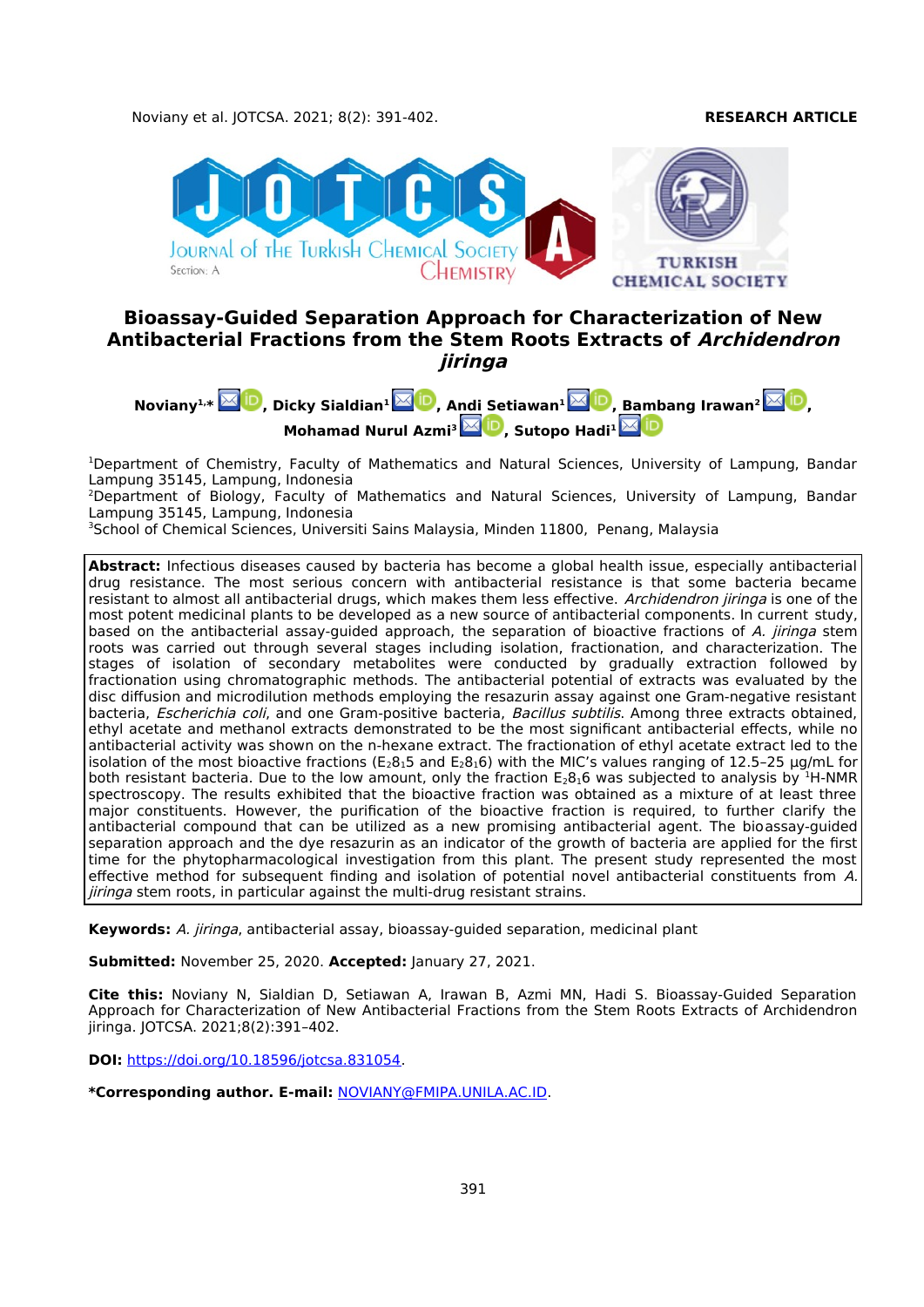### **INTRODUCTION**

Infectious disease is a serious global health problem, and every year, it causes deaths of 13 million people worldwide, especially in developing countries like Indonesia (1, 2). WHO (World Health Organization) data show that viral, bacterial, fungal and parasitic infections are the biggest cause of death for the world's population. The use of antibiotics in the prevention of infectious diseases is the only solution (3). However, continuous use of antibiotics raises new problems for health, especially the resistance of microorganisms that causes infection (1, 2). Bacteria are the most abundant organisms and widespread in living things. In terms of distribution and number, most bacteria may cause disease in humans and other living things (3). B. subtilis and E. coli are the most common pathogenic bacteria in humans; E. coli is a Gram negative bacterium found in the large intestine of humans, and is a major cause of diarrheal diseases, especially in infants and children (1-3). The mortality rate from diarrhea in Indonesia is still around 7.4%, while the mortality rate due to persistent diarrhea is higher at 45%. In 1,000 inhabitants, 200–374 subjects experience diarrhea, with 60%–70% of whom are children under the age of 5 (4).

Bacterial resistance to antibiotics is a problem that has not been resolved until now (3, 5, 6). The E. coli resistants to chloramphenicol group of antibiotics and amoxicillin have long been reported (2, 3, 7, 8). The greater the percentage of bacterial resistance to an antibiotic state that bacteria are no longer susceptible to these antibiotics. Various studies to overcome the bacterial resistance were carried out, but no effective reports exist. Thus, investigating new antibacterial substances that are still active and selective is necessary. The search for antibiotic sources from natural ingredients is still the main trend for researchers. The ability of bioactive compounds of natural materials as a healing medium is estimated because of the content of secondary metabolites, including terpenoids, steroids, coumarin, flavonoids, and alkaloids (10- 18).

One of the plants that has not been studied intensively in Indonesia is the family of Fabaceae (18, 19). The Fabaceae family demonstrates quite interesting bioactivity such as antibacterial (18, 19), antituberculosis (20), antioxidants (21), anticancer (22), and antimalarial (18, 23). The jengkol plant (A. jiringa (Jack) I. C. Nielsen), which belongs to the Fabaceae family, is commonly used by the Indonesian people as traditional medicine (18). Jengkol leaves are efficacious as medicine for eczema, scabies, sores, and ulcers, and the skin of the fruit is used as ulcerative medicine. Several studies were carried out on jengkol plants, including the leaves, fruit peel, and seeds (18, 19, 21, 24). The phytochemical screening has been done on jengkol fruit peel, seeds, bark, and leaves extracts (24). Based on this screening, from the parts of jengkol contain alkaloids, steroids, triterpenoids,

glycosides, saponins, flavonoids, and tannins. However, research on the stem roots of the jengkol plant was never performed.

In our ongoing investigation for new lead constituents from medicinal plants, we elaborated the bioactive secondary metabolites of A. jiringa stem roots and assayed their antibacterial activity. The aims of the study were to obtain antibacterial active fractions from the stem roots of  $A$ . jiringa, based on the bioassay-guided separation approach through their antibacterial property.

### **EXPERIMENTAL SECTION**

#### **Plant Materials**

Samples of the stem roots of A. jiringa were assembled on January 25, 2018 from Unila's Housing area at Gedongmeneng District, Bandar Lampung, Lampung Province, Indonesia. The plant specimens (NV6/NRGD/2018) were identified at the Herbarium Bogoriense, LIPI Bogor, Indonesia.

#### **General Experimental Procedures**

TLC was performed on silica gel 60  $GF<sub>254</sub>$  plates (Merck; 0.25 mm) and sprayed with staining reagen  $Ce(SO<sub>4</sub>)<sub>2</sub>$ . Column chromatography (CC) was made on silica gel (Kieselgel 60, 70–230 mesh ASTM; Merck) and Sephadex LH-20. <sup>1</sup>H NMR spectrum was measured in acetone-d $_6$  (TMS as an internal standard), on an NMR Agilent 500 MHz spectrophotometer (Agilent Technologies, JNM-ECZ500R/S1) or Bruker 500 MHz spectrometer. Finally, Microplate Reader Hospitex-Italy was used to measure the absorbance resulted on the resazurin assay, while UV spectra were performed using an Eppendorf BioSpectrometer kinetic instrument.

#### **Bacterial Strains and Biochemicals**

Ampicillin and chloramphenicol were purchased from Sigma Aldrich, and resazurin sodium salt was purchased from Sigma Aldrich. Gram-positive bacteria, B. subtilis ITBCCB148, was obtained from the Microbiology and Fermentation Technology Laboratory, Bandung Institute of Technology, Gramnegative bacteria, E. coli UNIATCC25922, nutrient agar broth, disposable sterile petri dishes (Idealcare), disposable syringe, micropipette tips, sterile tissue culture 96-well plates.

#### **Preparation of Extracts**

Fresh chopped stem roots of A. jiringa (2.5 kg) were cleaned by rinsing under running tap water to remove soil and dirt. The samples were dried in an open space for three weeks, and the air**-**dried roots are finally ground into a powder form. The powdered air-dried stem roots (1.5 kg) were extracted with a polar gradient polarity of solvent using the maceration technique. The solvent used at this stage starts from the solvent which exhibits the lowest polarity, n-hexane, followed by ethyl acetate (EtOAc), and finally with a high polarity organic solvent, methanol. Each extraction was conducted three times in each type of solvent. Before changing the type of solvent, the extract residue is first air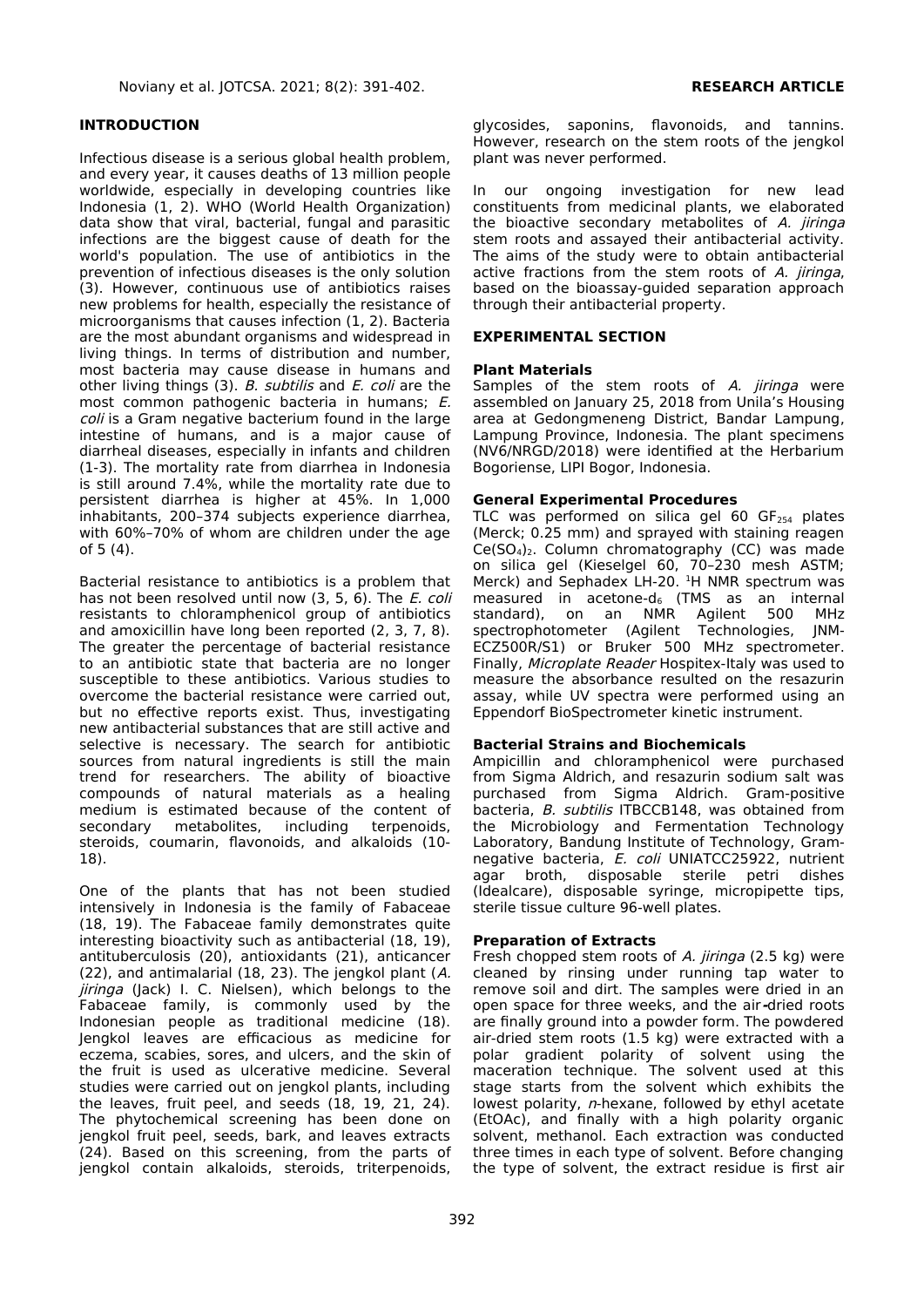dried for at least three days or until the residue is dry/free of solvent. The filtrates obtained from maceration obtained from polar gradient solvents are then separated from the residue by ordinary filtration. The filtrates are then concentrated under reduced pressure using a vacuum rotary evaporator to yield  $n$ -hexane (3.6 kg), EtOAc (55.8 kg), and

methanol (67.2 kg) extracts, respectively. Using agar disc diffusion and microdilution methods, each extract obtained was subjected to an assay of its antibacterial activity. The most active extract was further isolated and fractionated through the bioassay-guided separation approach. The general research flowchart can be seen in Figure 1.



**Figure 1**. Research flow chart of bioassay guided separation.

#### **Bioassay-guided Separation of Ethyl Acetate Extract**

Based on the antibacterial activity results of extracts, the EtOAc extract (55.8 g) was selected to be isolated and fractionated further using the VLC method on silica gel (35–70 Mesh). The column was eluted with a stepwise gradient polarity of the solvent systems, including  $n$ -hexane-EtOAc (100%-0% of n-hexane), EtOAc-acetone (100%–0% of EtOAc), and acetone-MeOH (100%-0% of acetone), affording 23 fractions (200 mL each). According to their chemicals profile analyzed by TLC and their proton NMR spectrum, these fractions were grouped and combined into seven primary fractions,  $E_2 1$ (fr.1–10), E<sub>2</sub>2 (fr.11), E<sub>2</sub>3 (fr.12), E<sub>2</sub>4 (fr.13), E<sub>2</sub>5 (fr.14–15), E26 (fr.16–19), E27 (fr.20–23) (Figure 2). All fractions  $E_2$ 1- $E_2$ 7 were tested for their antibacterial property separately using disc diffusion and microdilution methods. Among all fractions tested, three fractions exhibited antibacterial

activity against both bacterial strains with quite similar MIC's values, therefore fraction  $E_2$ 2 (439.5 mg) was subjected to further fraction due to the simplest chemical profile on its TLC. Fraction  $E_2$ 2 was redissolved in acetone and then purified with CC on silica gel G-60 (35–70 Mesh) using  $n$ -hexane/isopropyl alcohol with the ratio volumes of 70/30, 60/40, 50/50, and 40/60, generating six major subfractions,  $E_2$ 2a (132.0 mg),  $E_2$ 2b (8.4 mg), E<sub>2</sub>2c (9.0 mg), E<sub>2</sub>2d (47.0 mg), E<sub>2</sub>2e (2.0 mg), and E22f (50.3 mg). Using microdilution methods, all subfractions were screened against both bacterial strains tested. The MIC's values and optical density (OD) means of bioactive subfractions were described on Table 2. Among them, two subfractions (E22e and E22f) performed the most antibacterial activity against  $B$ . subtilis and  $E$ . coli, with the MIC's values ranging of 12.5–25 µg/mL. Only subfraction E<sub>2</sub>2f was selected to be analyzed further by  $1H-NMR$ spectroscopy as exhibiting sufficient quantity.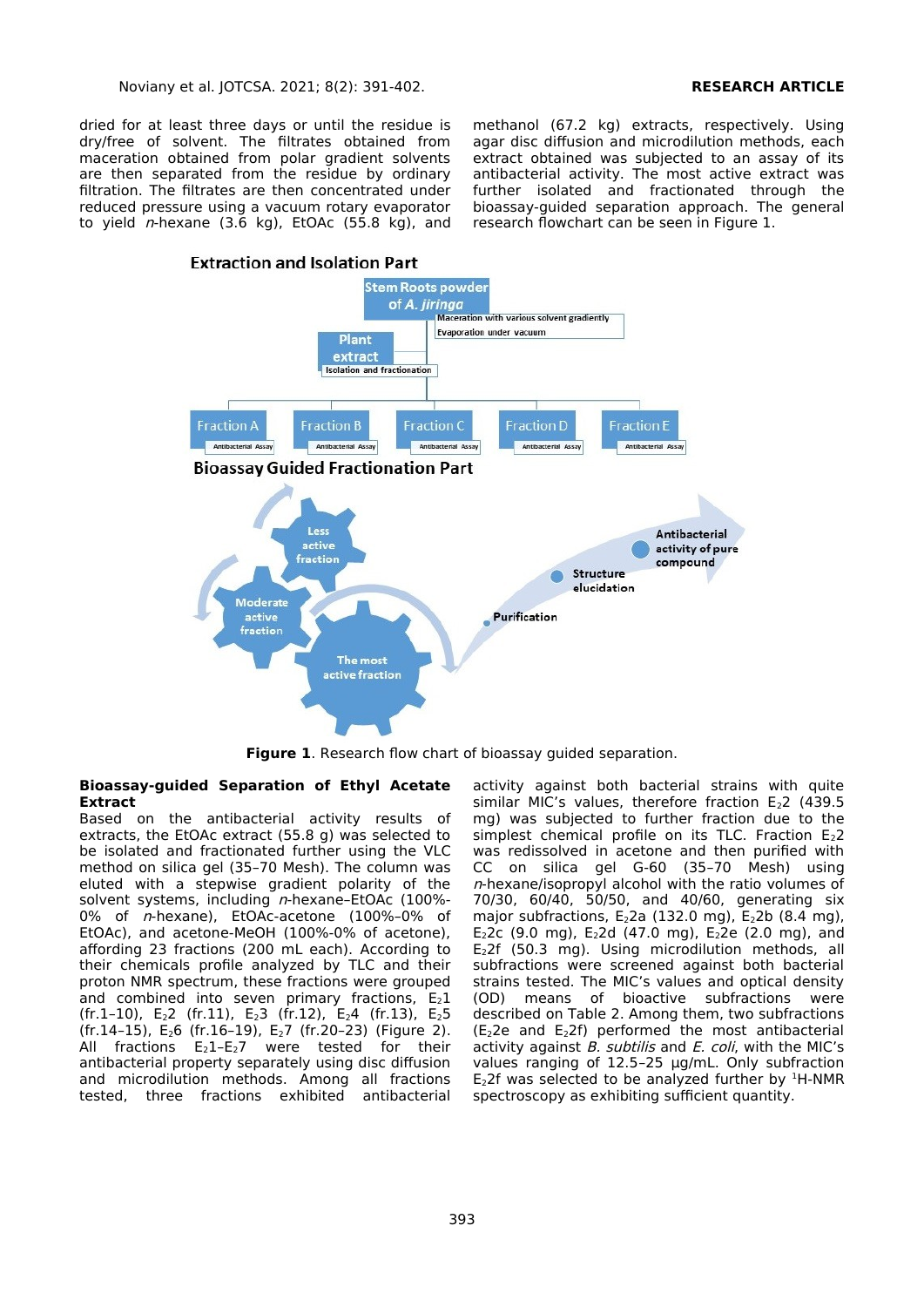

**Figure 2**. Scheme of bioassay guided separation of EtOAc extract subfractions.

#### **Phytochemical Screening**

The phytochemical screening was performed for triterpenes/steroids, alkaloids, flavonoids, and saponins, by using the standard procedures (25). The formation of precipitate or the color intensity was applied for analytical response of screening results.

#### **Evaluation of Antibacterial Activity**

For the testing antibacterial activity, the microbial strains employed in the biological assay are gram positive bacteria, Bacillus subtilis. Gram negative bacteria, Escherichia coli, have been obtained from a stock culture from Hospital Abdul Muluk, Bandar Lampung, Indonesia. To maintain stock culture, original cultures are further stored at a low temperature in the refrigerator. Fresh cultures are used for testing antibacterial activity using disc diffusion assay and dilution methods.

## **Disc diffusion assay**

The antibacterial activity of the stem roots extract (n-hexane, ethyl acetate, and methanol) were tested by the disc diffusion method (26) against pathogenic bacteria gram negative  $(E. \text{ coli})$  and gram positive (B. subtilis). In this method, freshly prepared agar media is dispensed into the sterilized petri-dish. The agar is allowed to solidify, and 100 µL of the bacterial suspension was poured over the agar media and spread by a spreader or a rod. Ampicillin and chloramphenicol (30 µg/dish) is used as a positive control, while methanol is used as a negative control. In each culture medium petri-dish, four disks were used, one disk of antibiotics, two discs separately for ( $n$ -hexane, ethyl acetate, and methanol) extracts, and one disk used as a control (methanol). The plates are sealed and incubated overnight at 37 °C in the incubator. Next, antibacterial activity is assigned by measuring the inhibition zone formed around the discs, and the diameter of zone of inhibition (mean of three replicates SD) as indicated by clear area was measured to determine the antibacterial activity.

The experiment is replicated three times to confirm the reproducibility.

#### **Determination of MIC via Resazurin Assay**

Resazurin assay was carried out in 96-well plates titration with some minor modification (27). In the complete nutrient broth, two-fold dilutions of plant extracts and antibiotics were prepared in the test wells. The final concentration (20 µL of each bacterial suspension) was added to 180 µl of antibiotics and plant extracts (30–0.02 mg/mL in sequence) contained in the culture medium, as well as the antibiotics concentrations of 0.06 mg/mL and 0.12 mg/mL for amphicilin and chloramphenicol, respectively. For the comparative study, control plates were prepared only with the culture medium and bacterial suspension. The plates were sealed and incubated for 12 hours at 37 °C for an additional 5 hours. At 1-hour intervals, plates were observed for a blue to pink and pink to colorless color change<br>in living bacterial strains containing wells. in living bacterial strains containing wells. Preliminary micro titer plate assay reveals that the fast decolonization of resazurin extract does not exhibit antibacterial potential. The bioactivity of extracts was screened, which shows that the extracts inhibit the dye reduction.

#### **RESULTS AND DISCUSSION**

The plant material was macerated using gradient polarity of solvent and afforded  $n$ -hexane (3.6 kg), EtOAc (55.8 kg), and methanol (67.2 kg) extracts. EtOAc extract performed the most bioactive extract against two bacterial strains, E. coli and B. subtilis, using agar disc diffusion and microdilution methods. Using the diffusion method, extracts of  $n$ -hexane, EtOAc, and methanol obtained from the extraction stage were each screened for antibacterial activity tests against *E. coli* and *B. subtilis* bacteria. Bioactivity test results in bacteria E. coli and B. subtilis were observed based on the diameter of inhibition zones, as tabulated in Table 1.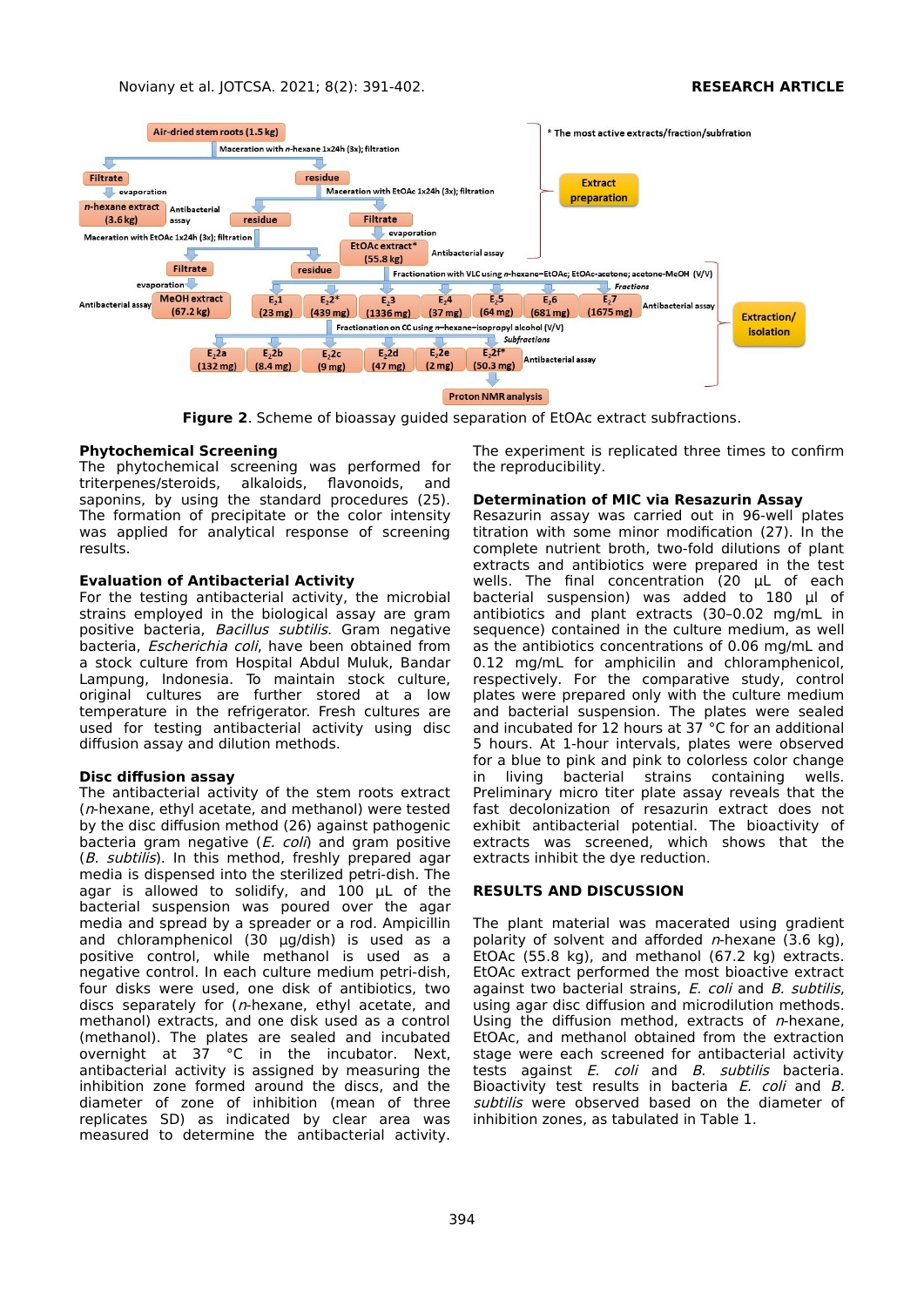**Table 1**. The results of inhibitory zone of the extracts (in mm) against *E. coli* and *B. subtilis.* 

|               | E. coli                  |              |      | B. subtilis              |              |             |
|---------------|--------------------------|--------------|------|--------------------------|--------------|-------------|
| Concentration | <i>n</i> -hexane         | <b>EtOAc</b> | MeOH | <i>n</i> -hexane         | <b>EtOAc</b> | <b>MeOH</b> |
| $0.3$ mg/disc | $\overline{\phantom{0}}$ | 10           |      | $\overline{\phantom{0}}$ |              |             |
| $0.5$ mg/disc | $\overline{\phantom{0}}$ | 11           |      | $\overline{\phantom{0}}$ | 9            |             |

The results of the antibacterial screening test on the three extracts by diffusion method showed that EtOAc extract exhibited better bioactivity, compared to n-hexane and methanol extracts. Furthermore, the repetition of the antibacterial activity test carried out using a dilution method in order to

determine the minimum inhibitory concentration (MIC) of each fraction. The results of the MIC test of the three extracts using the dilution method against E. coli and B. subtilis bacteria can be seen in Figure 3, while the optical density (OD) values can be seen in Table 2.



**Figure 3**. MIC testing of n-hexane, EtOAc, and methanol extracts using 96-well plates (a) on *E. coli* (b) bacteria on B. subtilis bacteria.

**Table 2**. The results of MIC test of n-hexane, EtOAc, and methanol extract using dilution method against E. coli and B. Subtilis.

| <b>No</b>      | <b>Type of</b><br>extract | <b>Average</b><br>of OD on<br>$E.$ coli $*$ | <b>Average</b><br>of OD on<br>В.<br>subtilis* | <b>MIC</b><br>$(\mu g/mL)$<br>on E. coli | <b>MIC</b><br>$(\mu q/mL)$<br>on <i>B. subtilis</i> |
|----------------|---------------------------|---------------------------------------------|-----------------------------------------------|------------------------------------------|-----------------------------------------------------|
| 1              | $n$ -hexane               | 0.76838                                     | 0.54231                                       |                                          | -                                                   |
| $\overline{2}$ | EtOAc                     | 1.88706                                     | 1.48556                                       | 12.5                                     | 50                                                  |
| 3              | Methanol                  | 1.68644                                     | 1.66288                                       | 6.25                                     | 6.25                                                |
| 4              | Positive control          | 1.773                                       | 1.48025                                       | 0.78                                     | 0.78                                                |
| 5              | Negative<br>control       | 0.74013                                     | 0.57575                                       | -                                        | -                                                   |

The test results based on Table 2 show that semipolar EtOAc extract and polar methanol demonstrate a minimum inhibitory concentration better than n-hexane extract. In this dilution antibacterial test, using visual observation is not sufficient to observe the presence or absence of bacterial growth; however, this tends to be subjective from each person's eyesight so the risk of error is relatively greater. This occurs because the color test makes it difficult to observe, so absorbance values before and after incubation are used to help determine the presence or absence of bacteria. The wavelength used to measure the number of microbes is 600 nm, because cells in the mitochondria and cytoplasm absorb at that wavelength (28). After incubation for 18 hours and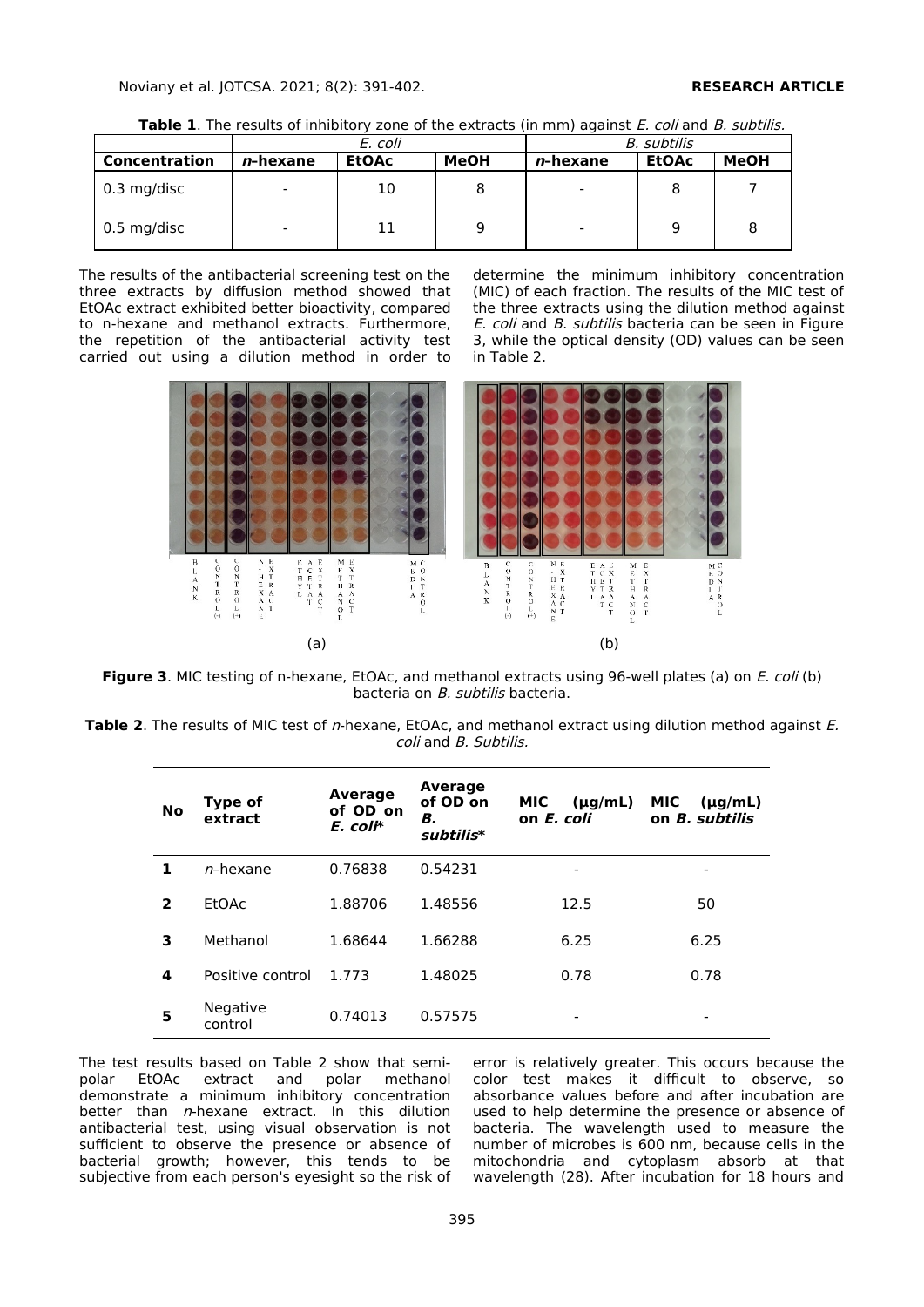measuring the OD, the addition of the reaction color was resazurin and was reincubated for 4 hours until the color changed. This color change occurred because resazurin exhibits a blue color that is not fluorescent, and it can be reduced to a fluorescent pink color. The change in color from blue to pink is an indicator of cell reduction. The color change of resazurin is carried out by enzymes in cells in the mitochondria and cytoplasm (27).

Based on the results of the antibacterial tests that were carried out, EtOAc extract was chosen for the fractionation and purification process because it exhibits the best antibacterial activity in inhibiting

bacterial growth to a minimum inhibitory concentration of 12.5 and 50 µg/mL, compared to extract *n*-hexane, which demonstrates no inhibition at all. The results of fractionation with the VLC process showed that a separation was present between semi-polar components and non-polar components, resulting in seven combined fractions, namely  $E_2$ 1 (fr.1–10; 23 mg),  $E_2$  (fr.11; 439.5 mg), E<sub>2</sub>3 (fr.12; 1,336 mg), E<sub>2</sub>4 (fr.13), E<sub>2</sub>5 (fr.14-15), E<sub>2</sub>6 (fr.16–19), E27 (fr.20–23; 1,675 mg). All these fractions were screened for antibacterial activity using the agar diffusion method, and the results obtained were tabulated in Table 3.

**Table 3.** The diameter of inhibition zone (mm) of VLC-1 and VLC-2 fractions against E.coli and B. subtilis

|                       | E. coli |                | B. subtilis |                  |                |                  |                  |         |
|-----------------------|---------|----------------|-------------|------------------|----------------|------------------|------------------|---------|
| Concentration $E_2$ 1 |         | E <sub>2</sub> | $E2$ 3      | E <sub>2</sub> 7 | $E_2$ 1        | E <sub>2</sub> 2 | E <sub>2</sub> 3 | $E_2$ 7 |
| $0.3$ mg / disk $7$   |         | 10 8           |             | $\overline{7}$   | $\overline{7}$ | 10               | 8                |         |
| $0.5$ mg / disk       | 7       | - 11           | - 8         | - 8              | $7^{\circ}$    | 12               | 9                | 8       |

Using a dilution method to determine the MIC value, each antibacterial active fraction obtained above was then re-tested for bioactivity. The results of the MIC test can be seen in Figure 4, and the average OD of each fraction can be seen in Table 4.



**Table 4**. The result of *MIC* test of VLC fraction against *E. coli* and *B. subtilis* using dilution method.

| <b>No</b>      | <b>Fraction</b><br>code    | OD.<br>average<br>on E. coli | <b>OD</b> average<br>В.<br>on<br>subtilis | MIC $(\mu g/mL)$<br>on E. coli | MIC ( $\mu$ g/mL) on <i>B</i> .<br>subtilis |
|----------------|----------------------------|------------------------------|-------------------------------------------|--------------------------------|---------------------------------------------|
| 1              | E <sub>2</sub> 1           | 1.16363                      | 1.02819                                   | 50                             |                                             |
| $\overline{2}$ | E <sub>2</sub> 2           | 1.49338                      | 1.54488                                   | 25                             | 25                                          |
| 3              | E <sub>2</sub> 3           | 1.25269                      | 1.74956                                   | 25                             | 25                                          |
| 4              | E <sub>2</sub> 7           | 1.39525                      | 2.34931                                   | 25                             | 6,25                                        |
| 5              | Positive<br>control        | 2.16563                      | 2.28425                                   | 0.78                           | 0.78                                        |
| 6              | <b>Negative</b><br>control | 0.86413                      | 0.60838                                   |                                |                                             |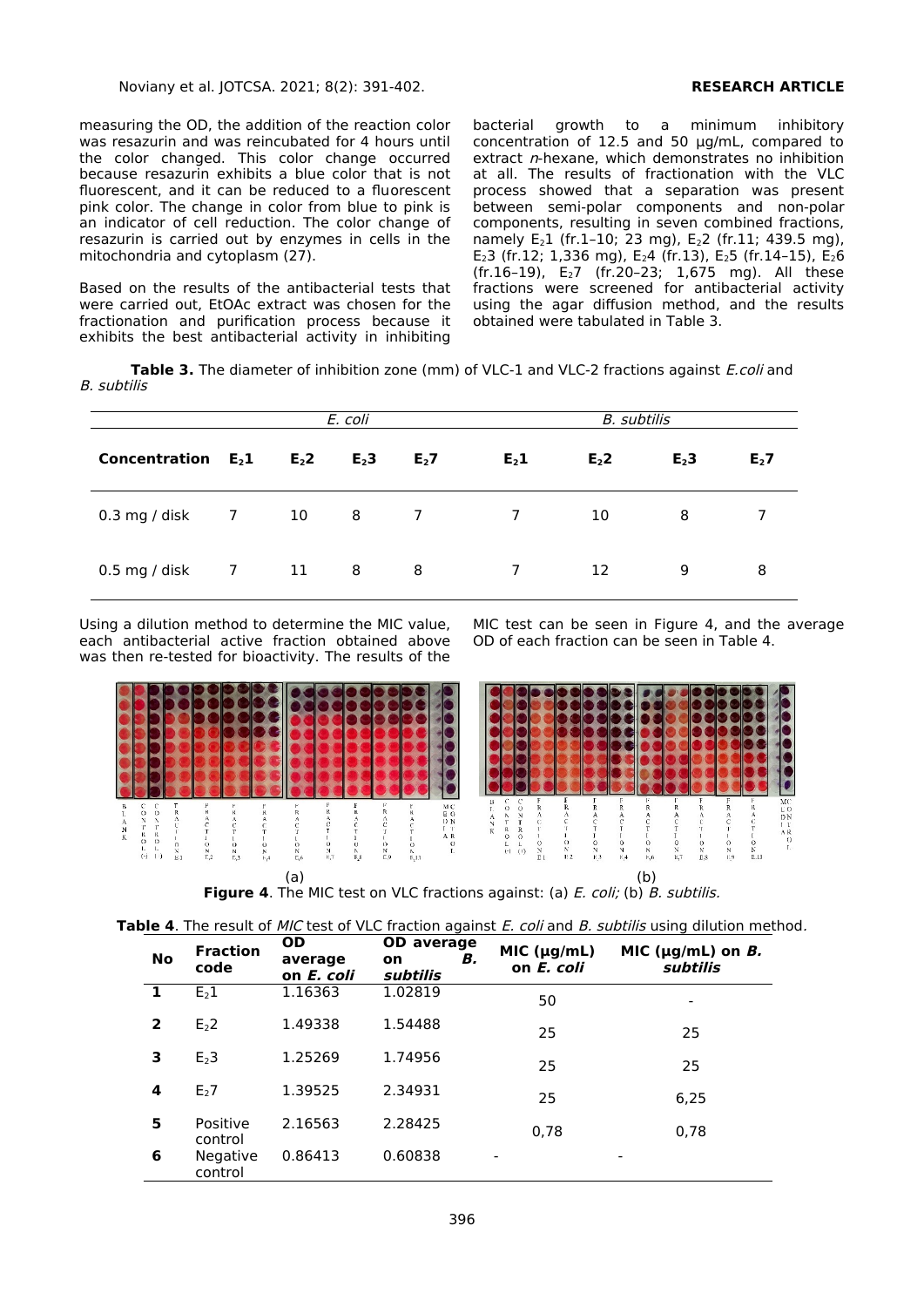From the test results shown in Table 4, it was found that the fractions of  $E_2$ 2,  $E_2$ 3, and  $E_2$ 7 gave a smaller value of the minimum inhibitory concentration compared to other fractions both against *E. coli* and B. subtilis bacteria. The  $E<sub>2</sub>2$  fraction (439.5 mg) was then selected for further purification by mass consideration. Phytochemical screening, especially flavonoid and phenolic tests, was carried out on the  $E_2$ 8 fraction, which showed positive tests for the presence of flavonoids and phenolics. Purification of the E22 fraction (439.5 mg) produced six main subfractions, namely  $\mathsf{E}_2$ 2a (132.0 mg),  $\mathsf{E}_2$ 2b (8.4 mg), E<sub>2</sub>2c (9.0 mg), E<sub>2</sub>2d (47.0 mg), E<sub>2</sub>2e (2.0 mg),

and  $E_2$ 2f (50.3 mg). Then, the subfractions were carried out using MIC test 96-well plates, to determine the minimum inhibitory concentration of the subfraction. The results of MIC on E. coli bacteria are that the  $E_2$ 2c,  $E_2$ 2d,  $E_2$ 2e, and  $E_2$ 2f fractions exhibit a better minimum inhibitory concentration compared to other fractions. However, the MIC results in B. subtilis bacteria all fractions showed lower inhibitory ability than in E. coli bacteria. The results of the  $E_2$ 2 subfraction MIC can be seen in Figure 5 and for the average OD of each fraction can be seen in Table 5.

| No | <b>Subfraction</b><br>code | Average<br>of OD on<br>E. coli | Average of<br>OD on $B$ .<br>subtilis | MIC ( $\mu$ g/mL) in<br>E. coli | MIC $(\mu q/mL)$<br>in <i>B. subtilis</i> |
|----|----------------------------|--------------------------------|---------------------------------------|---------------------------------|-------------------------------------------|
|    | r n.                       | 1 10721                        | המקר ו                                | ЕΩ                              | 1 O O                                     |

**Table 5.** The result of MIC test on E<sub>281</sub> subfraction using 96-well plates against *E. coli* and *B. subtilis* 

| NO           | code                | of OD on<br>E. coli | OD on <i>B.</i><br>subtilis | .<br>E. coli | in <i>B. subtilis</i> |
|--------------|---------------------|---------------------|-----------------------------|--------------|-----------------------|
| $\mathbf{1}$ | $E2$ 2a             | 1.49731             | 1.27825                     | 50           | 100                   |
| $\mathbf{2}$ | E <sub>2</sub> 2b   | 1.44425             | 1.22788                     | 50           | 50                    |
| 3            | E <sub>2</sub> 2c   | 1.29094             | 0.99919                     | 25           | 50                    |
| 4            | $E2$ 2d             | 1.25900             | 0.84613                     | 25           | 50                    |
| 5            | E <sub>2</sub> 2e   | 1.39463             | 1.18294                     | 12,5         | 25                    |
| 6            | E <sub>2</sub> 2f   | 1.34638             | 1.14100                     | 25           | 25                    |
| 7            | Positive<br>control | 1.54525             | 1.45938                     | 0.78         | 0.78                  |
| 8            | Negative<br>control | 0.85238             | 0.56950                     | 0            | 0                     |



**Figure 5.** MIC test on E<sub>2</sub>2 subfractions using 96-well plates against: (a) E. coli; (b) B. subtilis.

Based on the results obtained, a decrease in the minimum inhibitory concentration can be seen compared to the antibacterial activity test on the VLC results as observed on the purification results of the E22 fraction. This fact occurs due to the possible composition of active compounds contained in the sample. According to Priya et al. (29), when an increase or decrease in a component of an active compound occurs, a possibility of influencing the activeness of the compound itself exists. From the test results shown in Table 5, researchers found that the  $E_2$ 2e and  $E_2$ 2f subfractions gave a smaller minimum inhibitory concentration value compared to other subfractions, both against E. coli and B. subtilis bacteria. Among them, two subfractions  $(E<sub>2</sub>2e$  and  $E<sub>2</sub>2f)$  performed the most antibacterial activity against  $B$ . subtilis and  $E$ . coli, with the MIC's values ranging from 12.5–25 µg/mL.

However, E22f was chosen to be further characterized because in terms of quantity more than  $E<sub>2</sub>2e$ . As can be seen in Figure 6, subsequent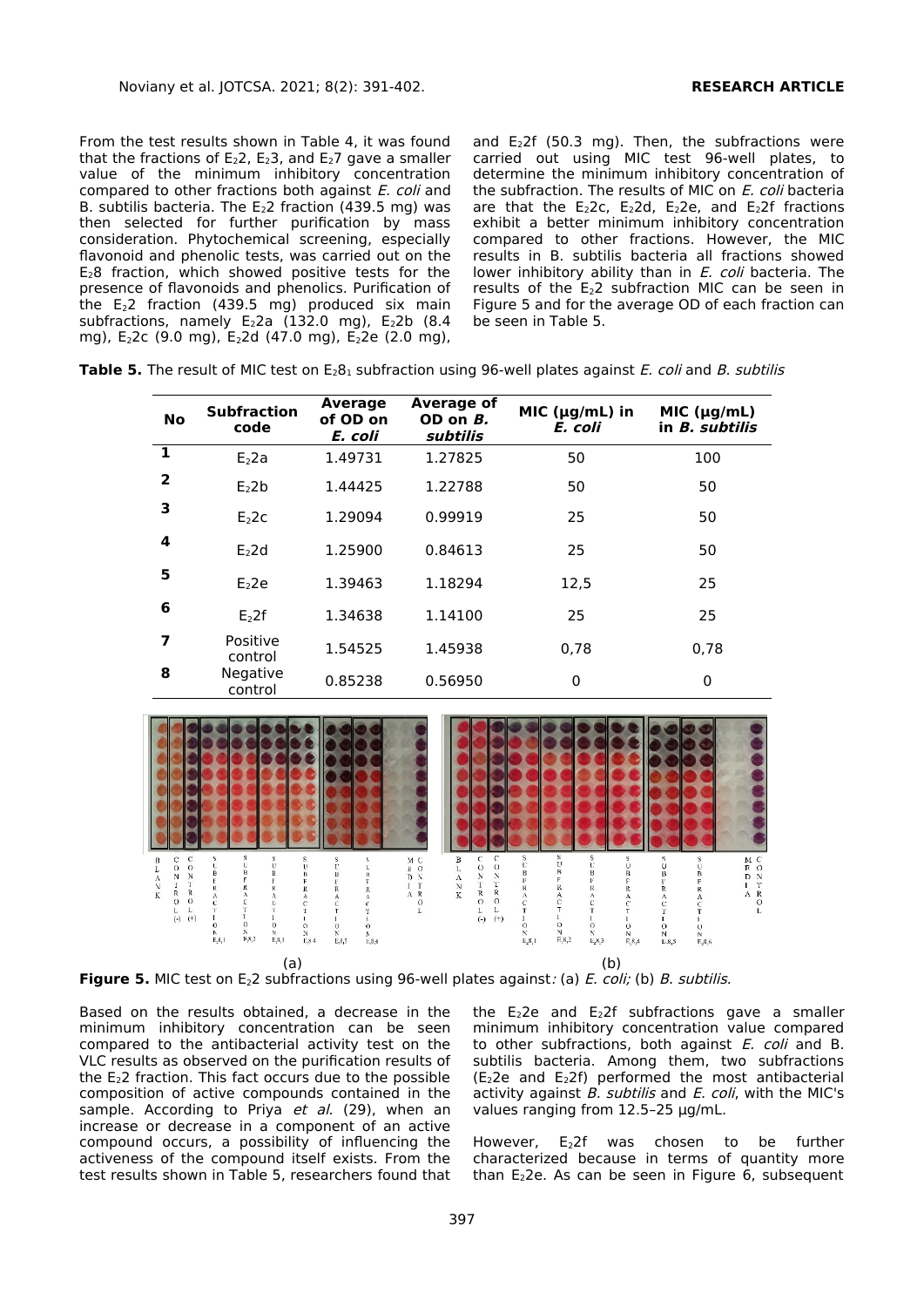characterization of the  $E<sub>2</sub>2f$  subfraction was carried out using proton nuclear magnetic spectroscopy (<sup>1</sup>H-NMR).

The spectrum shown in Figure 6 indicates that the E22f subfraction is not pure. However, interpretation of the <sup>1</sup>H-NMR data can still be done, by referring to the results of the phytochemical test of the fraction which shows the content of phenolic compounds or flavonoids in the subfraction. Therefore, a comparison reporting the presence of phenolic or flavonoid compounds in the same plant type is sought in journals to estimate the types of bioactive compounds which are obtained. From the NMR spectrum of proton  $E_2$ 2f subfraction, the results show indications of aromatic protons in the chemical shift region  $\delta_H$  6–7. The signal for the methoxy group (-OCH<sub>3</sub>) at  $\delta_H$  3.7, the proton signal at  $\delta_H$  8.01 with the peak of the chemical shift of the hydroxyl group (-OH) attached to an aromatic ring. As well as the typical peaks for alkanes at  $δ<sub>H</sub>$  0.89-2.2.

The isolation of phenolic compounds from the fruit skin of jengkol plants, and the researchers identified

them as 1-(2,6-dihydroxy-4-methoxyphenyl) decan-1-one (Figure 7) has previously been reported (30). Based on the comparison of the proton chemical shift values between the isolated subfraction and 1- (2,6-dihydroxy-4-methoxyphenyl) decan-1-one, researchers estimated that the main active compound contained in the  $E<sub>2</sub>2f$  subfraction is a phenolic compound, namely 1-(2, 6-dihydroxy-4 methoxyphenyl) decan-1-one. However, further purification in the  $E<sub>2</sub>2f$  subfraction still needs to be performed, to ensure the active compounds which are responsible for inhibition of the test bacteria. The results obtained in the spectrum exhibit similarities with the spectrum that was reported by others (30), as can be seen in Table 6. However, antibacterial studies have not yet been found against compound 1-(2,6-dihydroxy-4methoxyphenyl) decan-1-one, so it is thought to be synergistic: between compounds 1-(2,6-dihydroxy-4 methoxyphenyl) decan-1-one with other compounds that cause antibacterial activity, as seen in the antibacterial test results in fractions of VLC results.

**Table 6**. Comparison of chemical shifts in <sup>1</sup>H-NMR subfraction E<sub>2</sub>2f with compounds 1-(2,6-dihydroxy-4methoxyphenyl)decan-1-one.

| No | <b>Proton type</b> | $\delta_{H}$ proton in Subfraction E <sub>2</sub> 8 <sub>1</sub> 6 (ppm) | $\delta_{\rm H}$ Proton in reference compound<br>(30) |
|----|--------------------|--------------------------------------------------------------------------|-------------------------------------------------------|
|    | Aromatic           | $6 - 7$                                                                  | 7.04                                                  |
|    | Methoxy            | 3.7                                                                      | 3.79                                                  |
|    | Hydroxy Aromatic   | 8.01                                                                     | 8.01                                                  |
|    | Alkane             | $0.89 - 2.2$                                                             | $0.89 - 2.21$                                         |

Based on the results of interpretation of  $H-MMR$ , data seen in Table 7 indicate that the  $\mathsf{E}_2$ 2f subfraction is not pure, but it is seen in the integration that indicates the possibility of the presence of three mixed compounds distributed in the chemical shift region  $δ_H$  0.89-8.01 ppm. The first group exhibits chemical shifts that are distributed in

the area of  $\delta_H$  8.01, 6.8, 6.79, 6.76, 6.74, 6.20, 5.87, 4.58, 3.99, 2.53, and 1.67 ppm. The second group is distributed in the area of chemical shift  $\delta_H$  7.05, 6.82, 5.91, and 4.20 ppm. Whereas, the third group was distributed in the area of chemical shift  $δ_H$  6.36, 6.29, and 0.89 ppm. The complete shift of proton chemistry and its integration can be seen in Table 7.

**Table 7**. Coupling constant and <sup>1</sup>H-NMR Integration of E<sub>2</sub>2f subfraction.

| No | Ōн<br>(ppm) | Multiplicity | Integration       | $J(Hz)^*$ |
|----|-------------|--------------|-------------------|-----------|
| 1  | 8.01        | d            | 0.90 <sup>1</sup> | 16.5      |
| 2  | 7.05        | d            | 0.26 <sup>2</sup> | 2.5       |
| 3  | 6.8         | d            | 0.91 <sup>1</sup> | 2.5       |
| 4  | 6.82        | d            | 0.69 <sup>2</sup> | 1.5       |
| 5  | 6.79        | m            | 1.23 <sup>1</sup> | 4         |
| 6  | 6.76        | d            | 2.23 <sup>1</sup> | 1.5       |
| 7  | 6.74        | d            | 2.23 <sup>1</sup> | 1.5       |
| 8  | 6.36        | d            | 0.33 <sup>3</sup> | 2.5       |
| 9  | 6.29        | d            | 0.31 <sup>3</sup> | 2.5       |
| 10 | 6.20        | m            | 2.50 <sup>1</sup> | 2.5       |
| 9  | 5.91        | m            | 0.42 <sup>2</sup> | 2.5       |
| 10 | 5.87        | m            | 2.00 <sup>1</sup> | 2         |
| 13 | 4.58        | m            | 2.40 <sup>1</sup> | 7.5       |
| 14 | 4.20        | t            | 0.45 <sup>2</sup> | 4         |
| 15 | 3.70        | m            | 3.21 <sup>1</sup> | 3         |
| 16 | 2.53        | m            | 2.10 <sup>1</sup> | 3.5       |
| 17 | 1.67        | m            | 1.24 <sup>1</sup> | 5.5       |
| 18 | 0.89        | m            | 0.58 <sup>3</sup> | 8.5       |

Superscripted 1, 2, and 3 are codes for different types of groups of compounds.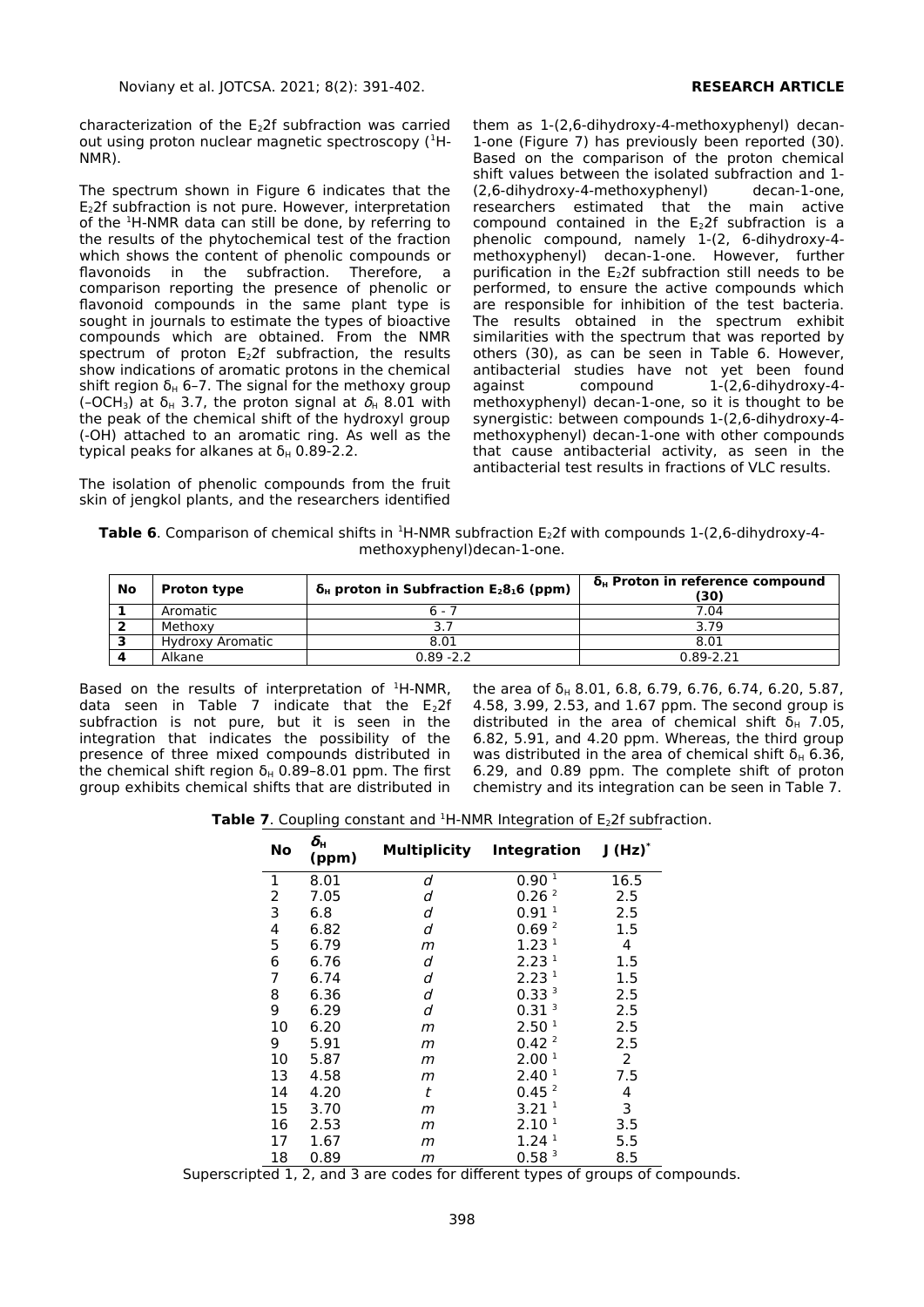

**Figure 6.** <sup>1</sup>H-NMR spectra of (a) E<sub>2</sub>2f subfraction; (b) Reference compound (30).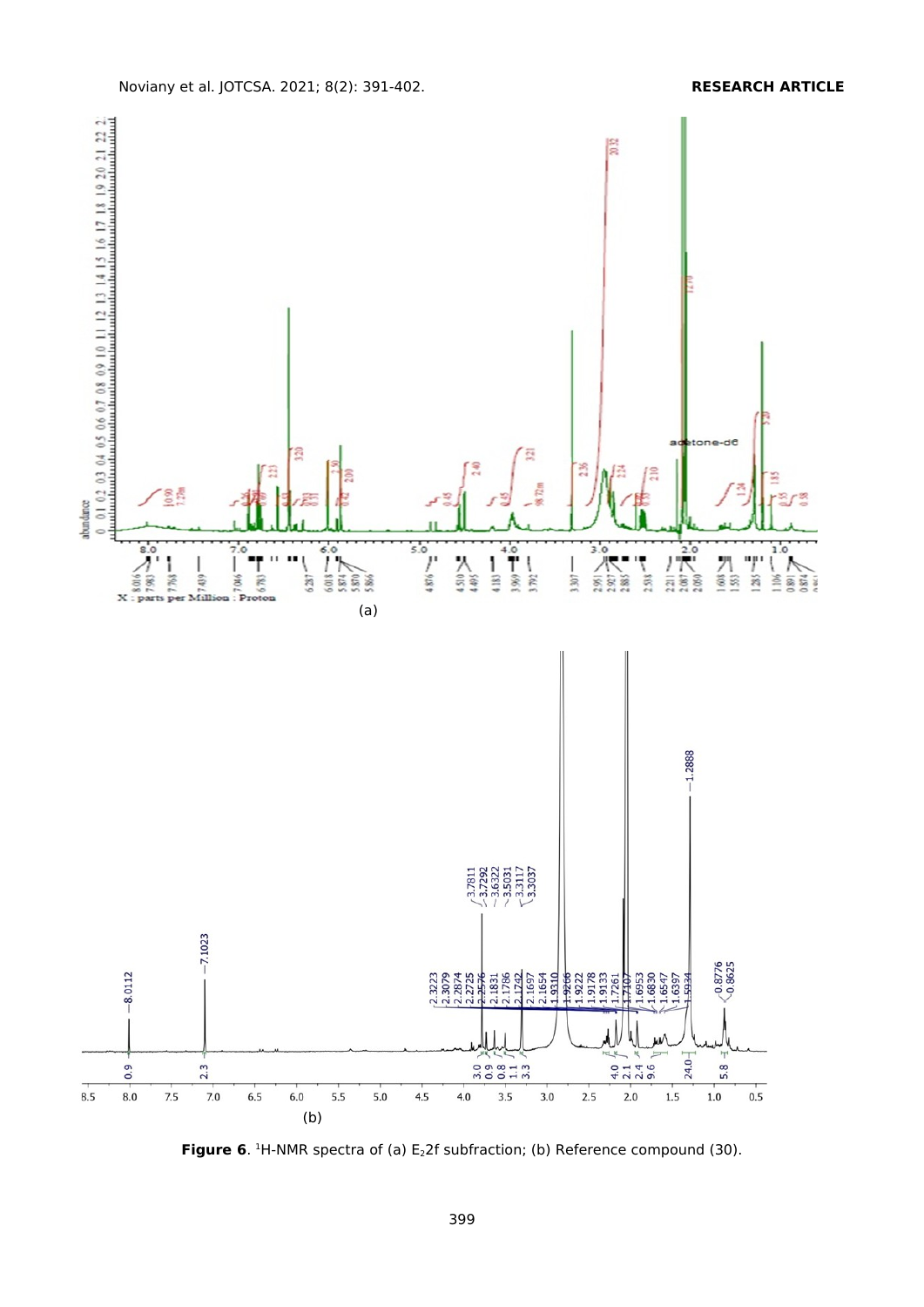

**Figure 7**. Structure of compound 1- (2,6-dihydroxy-4-methoxyphenyl) decan-1-one.

#### **CONCLUSIONS**

The EtOAc extract of jengkol (A. jiringa (Jack) I. C. Nielsen) root bark exhibits antibacterial activity against *E. coli* and *B. subtilis* bacteria, which is better than the n-hexane extract. Compared to other fractions from the same column, the E13 fraction and E28 fraction exhibit better antibacterial activity against  $E.$  coli and  $B.$  subtilis bacteria. The E13 fraction and E28 fraction exhibit better antibacterial activity against  $E$ . coli and  $B$ . subtilis, compared to the E13 subfraction and E28 fraction as a result of its purification. Based on the  $^1$ H-NMR result data, the compounds detected in the  $E_28_16$ subfraction are a phenolic compound type. Lastly, this study is the first reported from this plant and the potential exists to further investigate the invention of new promising antibacterial agent from plants.

#### **ACKNOWLEDGMENTS**

The authors would like to thank to the Institute of Research and Community Services, Universitas Lampung that provided fund for this project to be undertaken through Penelitian Kerjasama Internasional/International Research Collaboration 2019 (No.3093/UN26.21/PN/2019). The authors would like to thank Enago (www.enago.com) for the English language proofread and review. We also gratefully acknowledge UPT LTSIT of the University of Lampung for technical assistance.

#### **CONFLICTS OF INTEREST**

The authors declare no conflicts of interest**.**

### **REFERENCES**

1. Van TTH, Nguyen HNK, Smooker PJ, Coloe PJ. The antibiotic resistance characteristics of nontyphoidal Salmonella enterica isolated from foodproducing animals, retail meat and humans in South East Asia**.** Int. J. Food Microbiol. 2012**;** 154: 98-106.

2. Sulaiman M, Hassan Y, Taskin-Tok T, Noundou XS. Synthesis, Antibacterial Activity and Docking Studies Of Benzyl Alcohol Derivatives. J. Turk. Chem. Soc. Sect. A: Chem. 2020; 7(2): 481-8.

3. World Health Organization. WHO Global Strategy for Containment of Antimicrobial Resistance. World Health Organization. 2001**;** 53–5.

4. Oyofo BA, Lesmana M, Subekti D, Tjaniadi P, Larasati W, Putri M, Simanjuntak CH, Punjabi NH, Santoso W, Muzahar, Sukarma, Sriwati, Sarumpaet S, Abdi M, Tjindi R, Ma'ani H, Sumardiati A,

Handayani H, Campbell JR, Alexander WA, Beecham III HJ, Corwin AL. Surveillance of bacterial pathogens of diarrhea disease in Indonesia. Diagn. Mic. Infec. Dis, 2002; 44: 227-34.

5. Annissa, Suhartati T, Yandri, Hadi S. Antibacterial Activity of Diphenyltin(IV) and Triphenyltin(IV) 3- Chlorobenzoate againts Pseudomonas aeruginosa and Bacillus subtilis. Orient. J. Chem. 2017; 33: 1133-9.

6. Hadi S, Hermawati E, Noviany, Suhartati T, Yandri. Antibacterial Activity Test of DiphenyltinIV) Dibenzoate and Triphenyltin(IV) Benzoate Compounds against Bacillus substilis and Pseudomonas aeruginosa. Asian J. Microbiol. Biotech. Env. Sci. 2018; 20; 113-9.

7. Bischoff KM, White DG, Mcdermott PF, Zhao S, Gaines S, Maurer II. Characterization of Chloramphenicol Resistance in Beta-Hemolytic Escherichia coli Associated with Diarrhea in Neonatal Swine. J. Clin. Microbiol. 2002; 40: 389–94.

8. Bischoff KM, White DG, Hume ME, Poole TL, Nisbet DJ. The chloramphenicol resistance gene cmlA is disseminated on transferable plasmids that confer multiple-drug resistance in swine Escherichia coli. FEMS Microbiol. Lett. 2005; 243: 285–91.

9. Stapleton P, Wu PJ, King A, Shannon K, French G, Phillips I. Incidence and mechanisms of resistance to the combination of amoxicillin and clavulanic acid in Escherichia coli. Antimicrob. Agents Chemother. 1995; 39: 2478–83.

10. Küçük S, Soyer P, Tunali Y. Determination of Antimicrobial and Biological Activities of Salvia sclarea L. (Lamiaceae) Extracts. J. Turk. Chem. Soc. Sect. A: Chem. 2019; 6 (1): 15–20.

11. Noviany N, Samadi A, Carpenter EL, Abugrain ME, Hadi S, Purwitasari N, Indra G, Indra A, Mahmud T. Structural revision of sesbagrandiflorains A and B, and synthesis and biological evaluation of 6 methoxy-2-arylbenzofuran derivatives. J. Nat. Med. 2020; August (online first).

12. Noviany N, Osman [H,](https://www.scopus.com/authid/detail.uri?authorId=57205288200) [Mo](https://www.scopus.com/authid/detail.uri?authorId=57219869771)hamad S, [Hadi S.](https://www.scopus.com/authid/detail.uri?authorId=57219870824) Antibacterial activity of extracts and compounds from the roots of Sesbania grandiflora (Leguminosae). Res. J. Chem. Environ. 2020; 24(8): 108-13.